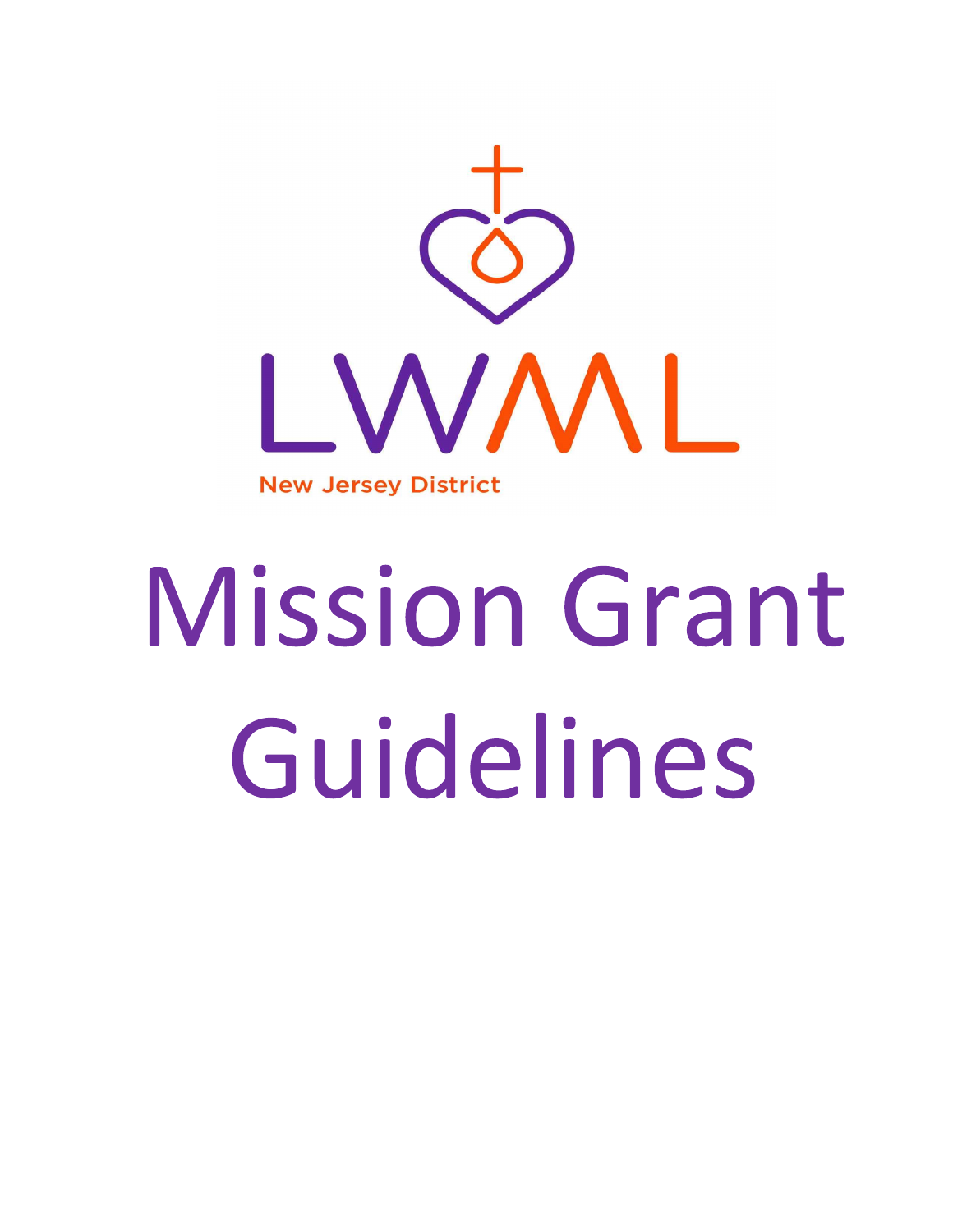#### SUBMIT BY NOVEMBER 15, 2019.

#### GUIDELINES FOR MISSION GRANTS

It's time again for your society to exercise the privilege of submitting mission grant suggestions. There are many needs to be met in our urban and suburban areas and many opportunities for us to assist others in programs that encourage and support them.

We look forward to receiving suggestions from you for grants which will be voted on at the 2018 NJ District Convention. Please follow the guidelines which appear below.

#### GUIDELINES FOR SUBMITTING NEW JERSEY DISTRICT MISSION GRANTS FOR THE LWML NJ DISTRICT CONVENTION, 2020:

- 1. The grant should be mission focused. This means that the project would extend the ministry of the Word and not a purely humanitarian concern.
	- a. Here are some questions to ask when you consider your grant:
		- 1. How will this help spread the Gospel?
		- 2. Who will this benefit? Focus on people, not things.
		- 3. Is this where God would have these monies used?
		- 4. Where is help available? Who else may be helping with this grant?
		- 5. Is the grant ready for implementation?
- 2. Grants may be proposed by individual members, societies, zones, organizations, or Synodical Boards.
- 3. Grants shall be limited to those for which no adequate provision has been made in the budget of the District or Synod and shall be completed within the biennium in which they are adopted.
- 4. Grants which involve mission work in sister churches:
	- a. Should be approved by the NJ District Committee of Mission
	- b. Should not impose our ideas of what their needs are
- 5. Grants should be well documented:
	- a. The need and purpose clearly stated.

 b. Person, persons, or office receiving funds implementing the grant and reporting progress should be clearly designated. In most cases, District grants will be cleared through the District Office.

- 6. One copy of the grant should be submitted in Resolution form to the Vice President of Gospel Outreach, LWML, New Jersey District along with pictures in a j-peg format.
	- a. The Resolution should be concise and specific b. Include the following: Grant goals, the need and purpose for which the requested funds will be used, and the amount of funds needed.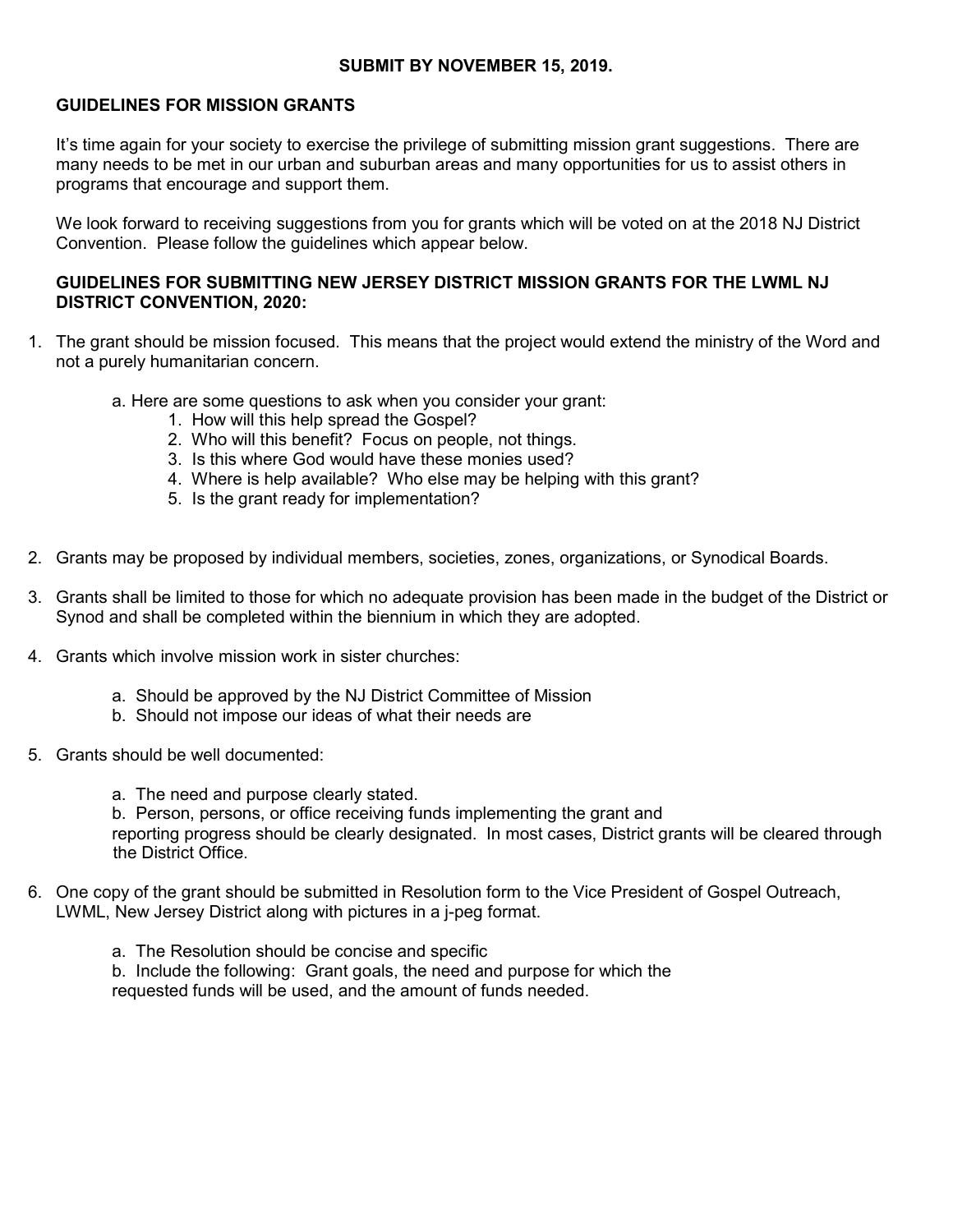## NEW JERSEY DISTRICT LWML GRANT PROPOSALS

Grant proposals may be submitted by individual members, member societies, zones and Synodical boards. All proposals must be submitted to the Vice President of Gospel Outreach for Mission Grants by November 15<sup>th</sup> of the year preceding the New Jersey District LWML Convention. The VP of Gospel Outreach then submits all suggested Mission Grants to the Executive Committee at its November meeting. The grants recommended by the Executive committee shall be sent to the Board of Directors of the NJ District of the LCMS for approval.

Preparing a grant proposal:

1. Prepare a grant in resolution form; for example:

 WHEREAS, Christ in His Holy Word has charged us to reach out to all nations; and

 WHEREAS, Educated Christian youth are a means of propagating His Work to future generations; and

WHEREAS The Lutheran Church of **Example 20** is aware of the need, has voted approval, and has \_\_\_\_\_\_\_\_\_\_\_\_\_\_\_\_\_\_\_\_\_\_\_\_\_; and

 WHEREAS The Lutheran Church-Missouri Synod Board for Missions has approved the grant; therefore be it resolved

 WHEREAS That the Lutheran Women in Mission will vote the sum of \$ 3000.00 to help fund \_\_\_\_\_\_\_\_\_\_\_\_\_\_\_\_\_\_\_\_\_\_.

2. Make the resolution concise but specific. Include grant goal needs, amount of funds required, and purpose(s) for which the money will be used.

3. Prepare a separate detailed information paper on the grant. Include names and comments of persons having special knowledge of grant and applicable information such as:

- o Cost of land, facilities, construction equipment, etc;
- o Amount of salaries, scholarships, etc.
- $\circ$  Total amount and source of remaining funds if funding is only partial:
- $\circ$  Organization or person responsible for implementing grant, administering funds
- $\circ$  Organization or person responsible for continued maintenance and support.

Please note: Funds for a mission grant must be dispersed or put into use within the biennia they were voted on.

Please forward to: Caren M. Vogt, VP Gospel Outreach

 251 Wheatsworth Road Hamburg, NJ 07419 carenvogt@gmail.com

#### SUBMIT BY NOVEMBER 15, 2019.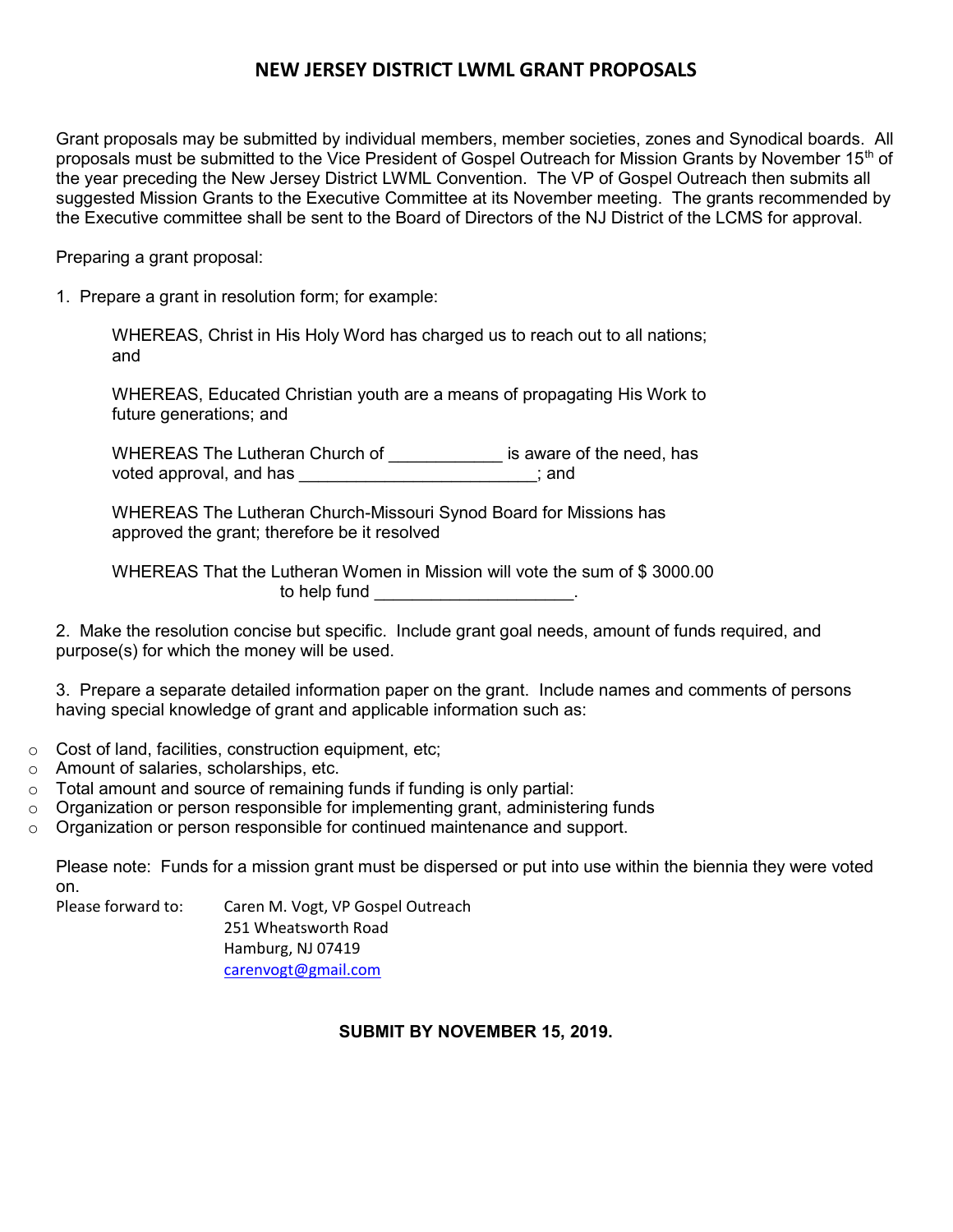### RE: Mission Grants Proposals June 2020 Convention

Although it seems as if we just finished the August 2018 District LWML Convention, the August 2020 Convention will be here before we know it. Now is the time to look for New Mission Grant proposals. We once again have an opportunity to seek out places where our Mites can make a difference in spreading the Gospel within our N.J. District and possibly beyond our geographicalboundaries. Since funding from Synod and District for Missions continues to be limited, we should continue to seek those mission-oriented programs which will fit the stipulations of our bylaws for grants that might not happen without our aid. In submitting grant proposals, please pay attention to these specific details:

## 1.Make sure the information is submitted NO LATER than November 15, 2019.

The job of reviewing all the proposals will be greatly facilitated if all grant proposal applications and supporting materials are received by this date. It will be very disappointing to return grant proposals simply because they were not submitted on time!

# 2.Attention Zone Presidents: I have prepared a copy

of the grant proposal form for your societies; please distribute them as soon as possible to give your societies ample time to draw up their grant requests. Please familiarize yourself with the applicable bylaws for projects and sign each application that you believe fits the guidelines. This will weed out those proposals that obviously do not fit the criteria. We will once again, as stated in the bylaws Section 1, be looking for grants primarily within the LWML N.J. District geographical area. We will consider requests for missions beyond these areas as monies allow.

3.Sometimes a proposal which initially does not appear to fit the guidelines may be rewritten or restructured in order to fit. If you have a question, please contact me early.

4.Since we have limited funds to allocate for mission grants, our informal cap in the last few bienniums has been set at \$3,000/grant. If a proposed project requires additional funding, please investigate other available resources to assure supplemental funding for the difference to assure acceptability of your proposal.

5.Pray for discerning vision so that we may recognize opportunities to do God's work here where we live. Speak with your fellow congregational members for ideas.

6. Finally, be mission-minded and be creative.

May God bless you in this process, so that in August 2020 we will have a rich assortment of Kingdom-furthering proposals to choose.